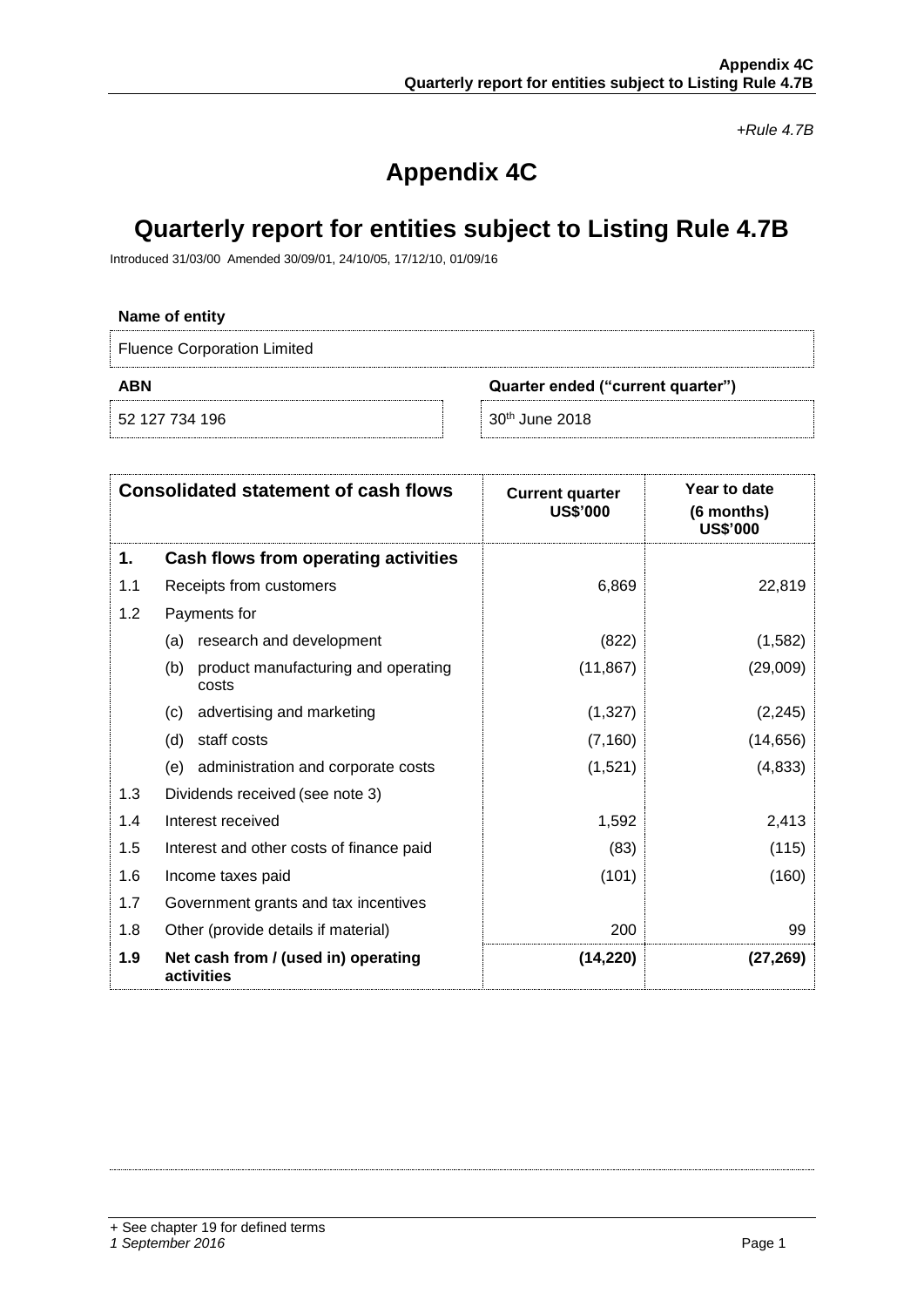| <b>Consolidated statement of cash flows</b> |                                                   | <b>Current quarter</b><br><b>US\$'000</b> | Year to date<br>(6 months)<br><b>US\$'000</b> |
|---------------------------------------------|---------------------------------------------------|-------------------------------------------|-----------------------------------------------|
| 2.                                          | Cash flows from investing activities              |                                           |                                               |
| 2.1                                         | Payments to acquire:                              |                                           |                                               |
|                                             | property, plant and equipment<br>(a)              | (743)                                     | (2, 118)                                      |
|                                             | businesses (see item 10)<br>(b)                   |                                           |                                               |
|                                             | investments<br>(c)                                |                                           |                                               |
|                                             | intellectual property<br>(d)                      |                                           |                                               |
|                                             | other non-current assets<br>(e)                   |                                           |                                               |
| 2.2                                         | Proceeds from disposal of:                        |                                           |                                               |
|                                             | property, plant and equipment<br>(a)              |                                           | 24                                            |
|                                             | businesses (see item 10)<br>(b)                   |                                           |                                               |
|                                             | investments<br>(c)                                | 576                                       | 942                                           |
|                                             | intellectual property<br>(d)                      |                                           |                                               |
|                                             | other non-current assets<br>(e)                   |                                           |                                               |
| 2.3                                         | Cash flows from loans to other entities           |                                           |                                               |
| 2.4                                         | Dividends received (see note 3)                   |                                           |                                               |
| 2.5                                         | Other (provide details if material)               |                                           | $*(1,803)$                                    |
| 2.6                                         | Net cash from / (used in) investing<br>activities | (167)                                     | (2,955)                                       |

\* Acquisition of non-controlling interest in a subsidiary

| 3.  | Cash flows from financing activities                                           |          |          |
|-----|--------------------------------------------------------------------------------|----------|----------|
| 3.1 | Proceeds from issues of shares                                                 |          |          |
| 3.2 | Proceeds from issue of convertible notes                                       |          |          |
| 3.3 | Proceeds from exercise of share options                                        |          |          |
| 3.4 | Transaction costs related to issues of<br>shares, convertible notes or options |          |          |
| 3.5 | Proceeds from / (repayment of) borrowings                                      | 352      | (6)      |
| 3.6 | Transaction costs related to loans and<br>borrowings                           |          |          |
| 3.7 | Principal portion of lease liabilities                                         | (743)    | (743)    |
| 3.8 | Other (provide details if material)                                            | $*(973)$ | $*(928)$ |
| 3.9 | Net cash from / (used in) financing<br>activities                              | (1, 364) | (1,677)  |

\* Includes a USD1 million final payment as planned to redeem a note issued to an original Vendor of Emefcy Ltd (Israel) in 2015.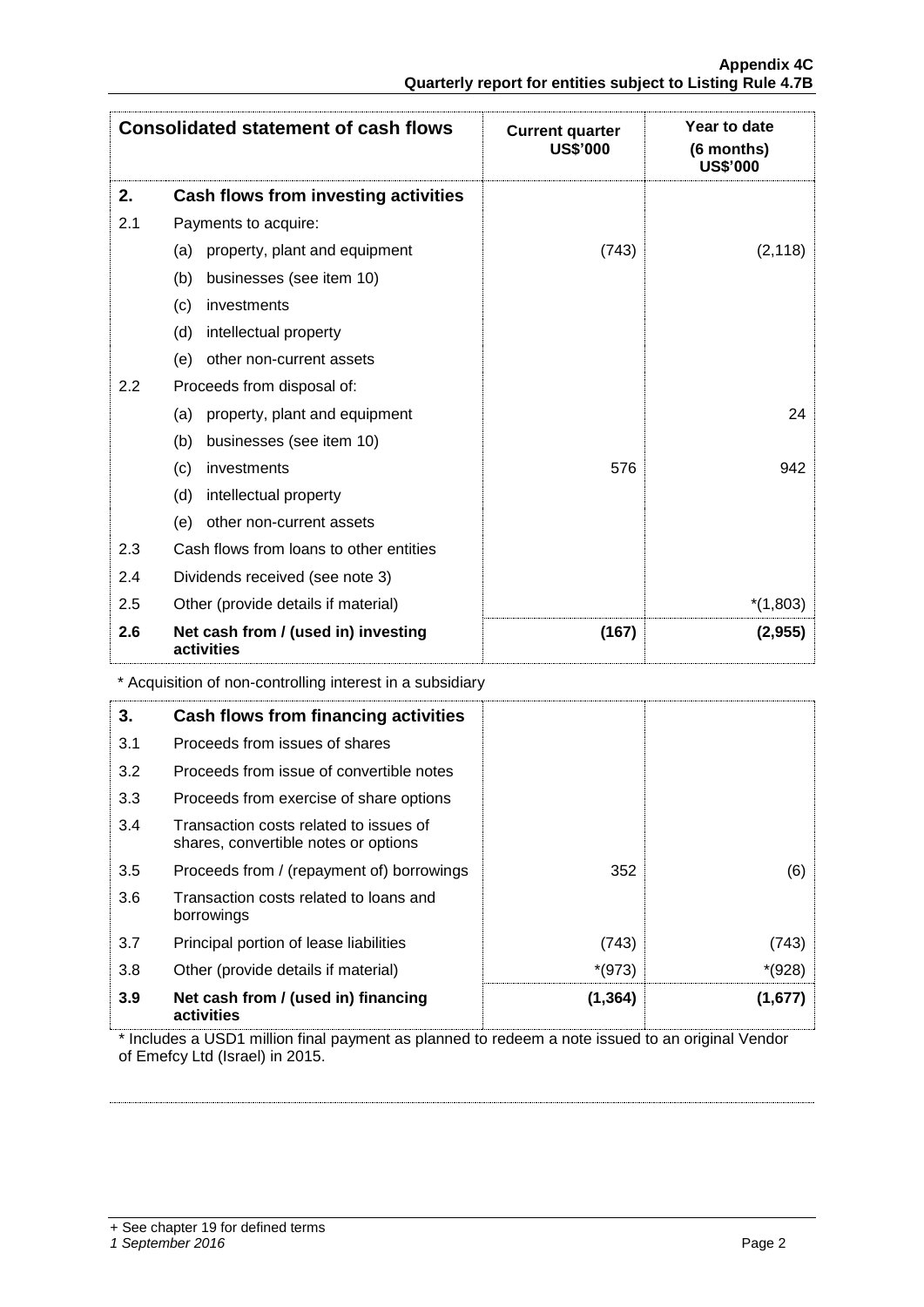| <b>Consolidated statement of cash flows</b> |                                                                          | <b>Current quarter</b><br><b>US\$'000</b> | Year to date<br>(6 months)<br><b>US\$'000</b> |  |
|---------------------------------------------|--------------------------------------------------------------------------|-------------------------------------------|-----------------------------------------------|--|
| 4.                                          | Net increase / (decrease) in cash and<br>cash equivalents for the period |                                           |                                               |  |
| 4.1                                         | Cash and cash equivalents at beginning of<br>quarter/year to date        | 58,298                                    | 75,153                                        |  |
| 4.2                                         | Net cash from / (used in) operating<br>activities (item 1.9 above)       | (14,220)                                  | (27, 269)                                     |  |
| 4.3                                         | Net cash from / (used in) investing activities<br>(item 2.6 above)       | (167)                                     | (2,955)                                       |  |
| 4.4                                         | Net cash from / (used in) financing activities<br>(item 3.10 above)      | (1, 364)                                  | (1,677)                                       |  |
| 4.5                                         | Effect of movement in exchange rates on<br>cash held                     | (1,987)                                   | (2,692)                                       |  |
| 4.6                                         | Cash and cash equivalents at end of<br>quarter                           | 40,560                                    | 40,560                                        |  |

| 5.  | Reconciliation of cash and cash<br>equivalents<br>at the end of the quarter (as shown in the<br>consolidated statement of cash flows) to the<br>related items in the accounts | <b>Current quarter</b><br><b>US\$'000</b> | <b>Previous quarter</b><br><b>US\$'000</b> |
|-----|-------------------------------------------------------------------------------------------------------------------------------------------------------------------------------|-------------------------------------------|--------------------------------------------|
| 5.1 | <b>Bank balances</b>                                                                                                                                                          | 40,508                                    | 57,435                                     |
| 5.2 | Call deposits                                                                                                                                                                 |                                           |                                            |
| 5.3 | <b>Bank overdrafts</b>                                                                                                                                                        |                                           |                                            |
| 5.4 | Other (provide details)                                                                                                                                                       | 52                                        | 863                                        |
| 5.5 | Cash and cash equivalents at end of<br>quarter (should equal item 4.6 above)                                                                                                  | 40,560                                    | 58,298                                     |

| 6.  | Payments to directors of the entity and their associates                                                    | <b>Current quarter</b><br><b>US\$'000</b> |
|-----|-------------------------------------------------------------------------------------------------------------|-------------------------------------------|
| 6.1 | Aggregate amount of payments to these parties included in item 1.2                                          | 379                                       |
| 6.2 | Aggregate amount of cash flow from loans to these parties included<br>in item 2.3                           | Nil                                       |
| 6.3 | Include below any explanation necessary to understand the transactions included in<br>items $6.1$ and $6.2$ |                                           |
|     |                                                                                                             |                                           |

Salaries and director's fees at normal commercial rates. Excluding GST where applicable.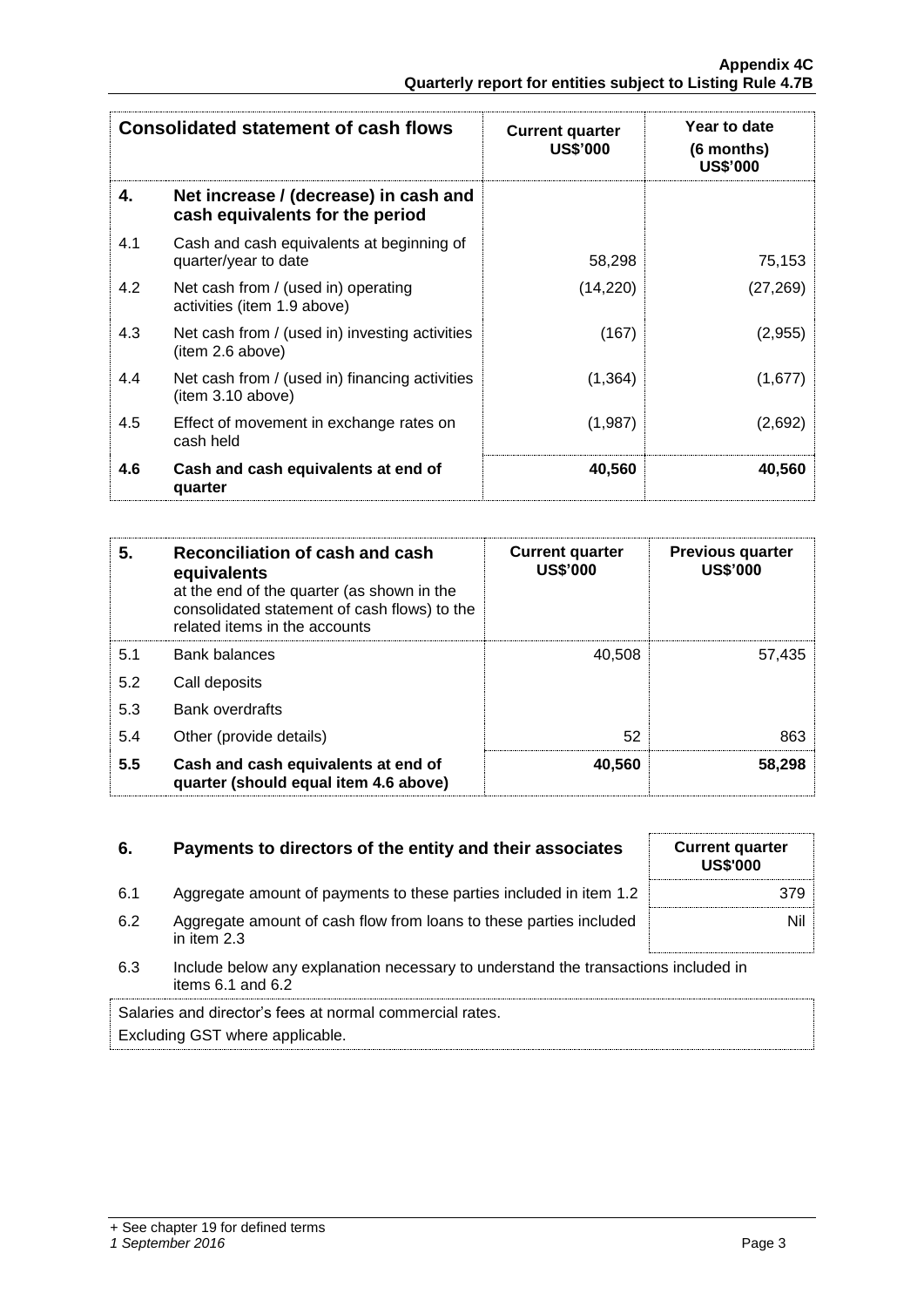#### **7. Payments to related entities of the entity and their associates Current quarter US\$'000** 7.1 Aggregate amount of payments to these parties included in item 1.2 7.2 Aggregate amount of cash flow from loans to these parties included in item 2.3 - 7.3 Include below any explanation necessary to understand the transactions included in items  $7.1$  and  $7.2$

**8. Financing facilities available** *Add notes as necessary for an* 

*understanding of the position*

- 8.1 Loan facilities
- 8.2 Bank Guarantees
- 8.3 Other (please specify)

| <b>Total facility amount</b><br>at quarter end<br><b>US\$'000</b> | Amount drawn at<br>quarter end<br><b>US\$'000</b> |
|-------------------------------------------------------------------|---------------------------------------------------|
| 3.044                                                             | 1.08.                                             |
| 2.449                                                             |                                                   |
|                                                                   |                                                   |

8.4 Include below a description of each facility above, including the lender, interest rate and whether it is secured or unsecured. If any additional facilities have been entered into or are proposed to be entered into after quarter end, include details of those facilities as well.

The Company has loan facilities in place with banks in Italy, Israel and Argentina with interest rates varying from 1.6% to 6.6%. The majority of these loan facilities are unsecured. The Company has bank guarantees in place in Italy and Israel. Approximately \$1.6m of these bank guarantees are secured and the interest charges for these bank guarantees vary between 1.5% and 2.5% of the guaranteed amount per year.

| 9.  | Estimated cash outflows for next quarter* | <b>US\$'000</b> |
|-----|-------------------------------------------|-----------------|
| 9.1 | Research and development                  | (900)           |
| 9.2 | Product manufacturing and operating costs | (18,500)        |
| 9.3 | Advertising and marketing                 | (1,200)         |
| 9.4 | Staff costs                               | (7,000)         |
| 9.5 | Administration and corporate costs        | (2,000)         |
| 9.6 | Other (provide details if material)       |                 |
| 9.7 | <b>Total estimated cash outflows</b>      | (29,600)        |

\* Estimated cash outflows do not include expected receipts from customers during the next quarter. Refer to business update for further commentary.